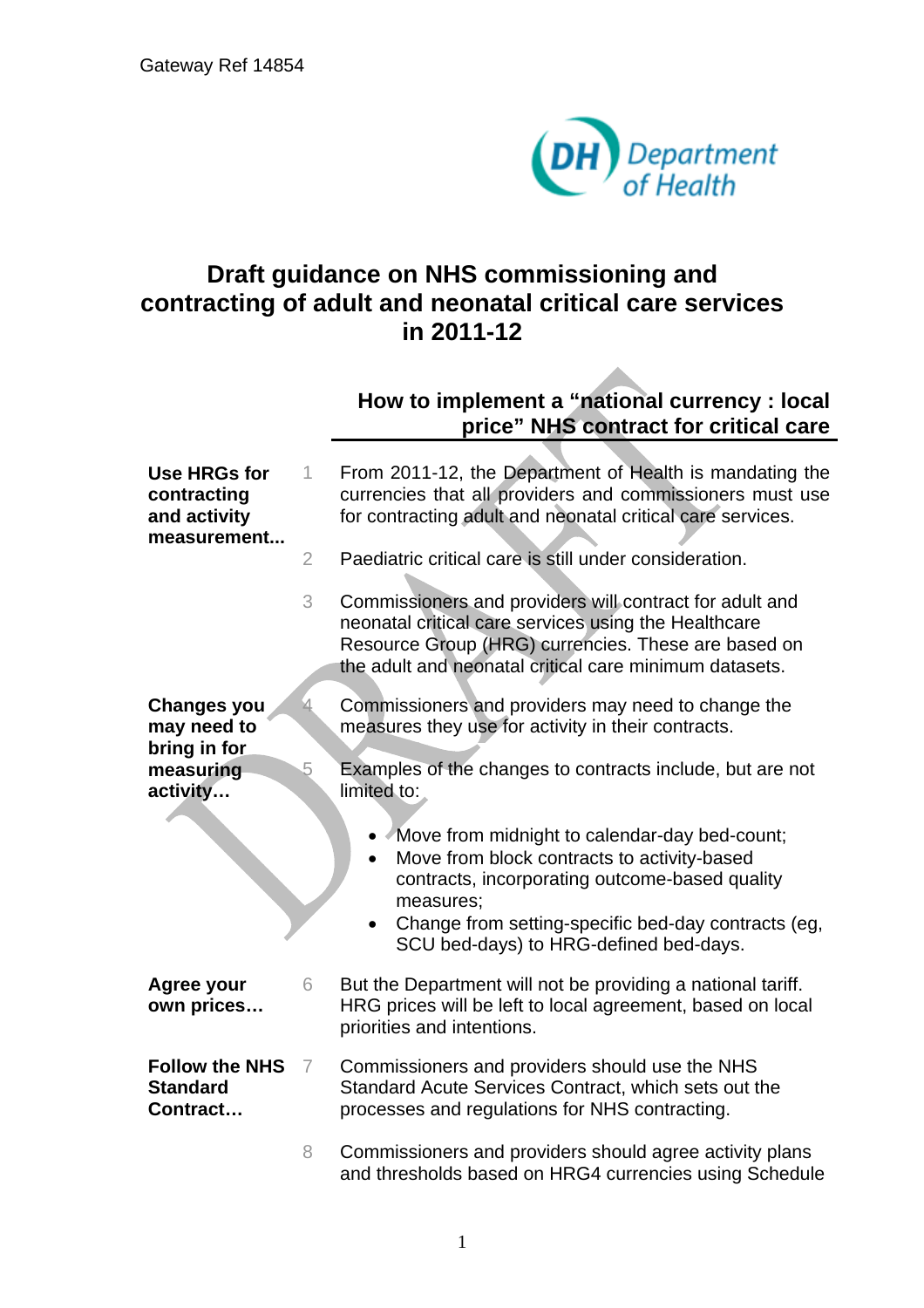**Your local priorities will determine the structures for payment…** 

3 Part 1, and apply local prices (non-tariff prices) setting the details out in Schedule 2 Part 5.

9 Schedule 3 Part 1 of the NHS Standard Acute Services Contract sets out the agreed NHS regulations for monitoring and reporting activity. This section includes how to manage any material changes to plans of activity, and when to implement financial adjustments.

10 The contract agreement will explain the structure of the payment mechanism, to account for local health economy priorities.

- 11 Examples of these may include, but are not limited to:
	- A capacity payment mechanism (eg 80% of contract paid up front to safeguard capacity);
	- A marginal payment mechanism for exceeding planned activity to take account that fixed costs have been paid through the initial plans;
	- A per-patient payment method, etc.

**You should**  12 Contracts should take account of planned reconfigurations to service patterns and NHS and Department of Health policy directives such as major trauma or the Toolkit for High Quality Neonatal Services, available at [http://www.dh.gov.uk/e](http://www.dh.gov.uk/)n/Publicationsandstatistics/ Publications/PublicationsPolicyAndGuidance/DH\_107845.

> Critical care networks should be fully involved when considering future service patterns and levels of activity.

Commissioners and providers need to agree the transitional arrangements for achieving these changes, using the baseline of the local service and strategic vision of where the service needs to be, and by when.

In particular, the commissioning process must focus on outcomes and quality, and take into account the interdependences with other services, such as maternity and paediatrics.

16 The costs associated with transferring patients between hospitals are not included in this process. You will need to contract for this activity separately, working in close cooperation with your networks.

17 The Department recognises that some types of activity are not recorded by the NCCMDS, and is working to correct this. Examples include therapeutic hypothermia, electronic cerebral function monitoring, management of an abdominal

**plan for agreed changes to service configuration, focusing on quality and outcomes…**  13

14

15

**What about transfers / transport costs?** 

**What about anomalies because of HRG design?**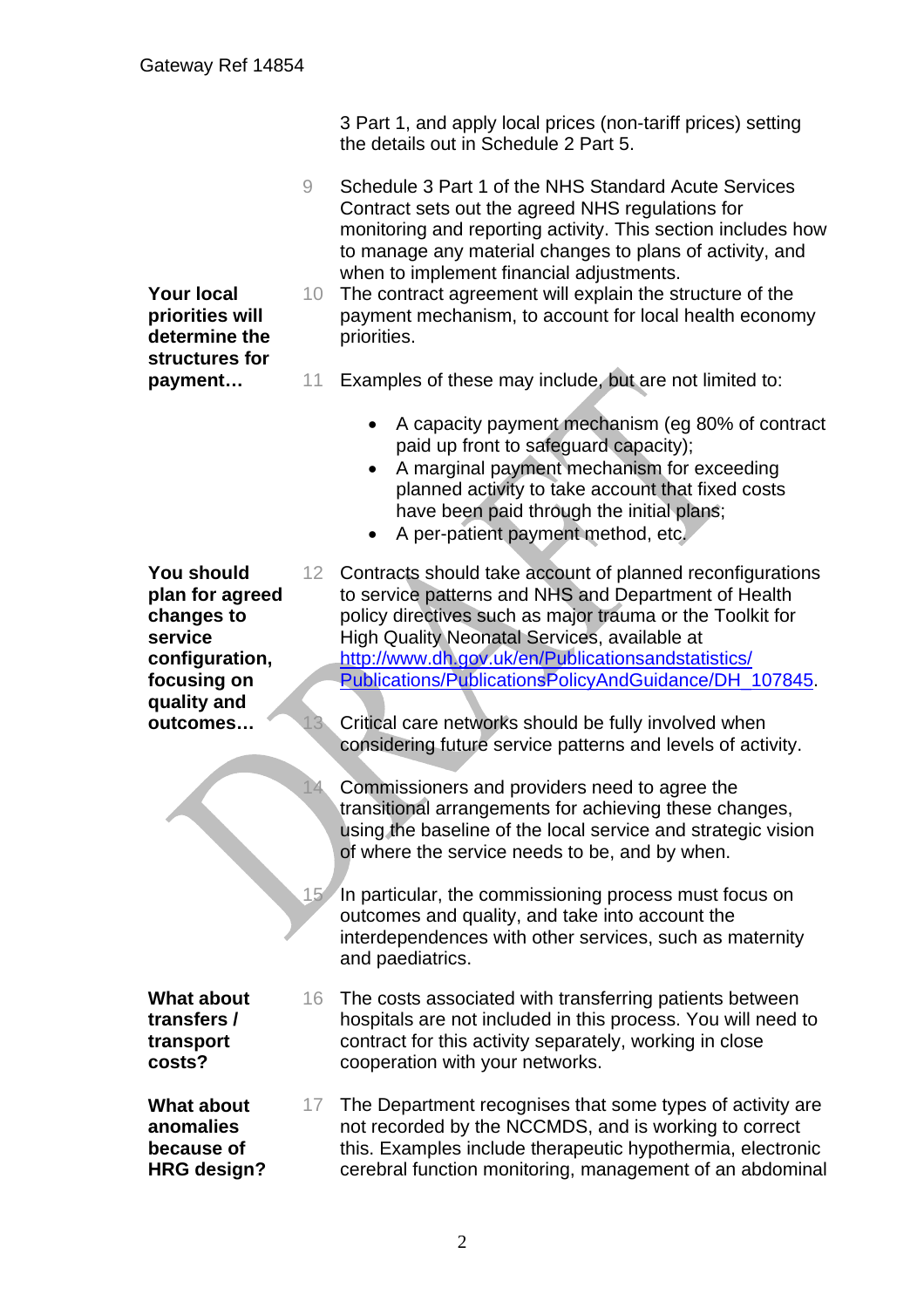'silo', maintenance of replogle tubes. Consequently, these babies are wrongly assigned to a lower-level HRG.

18 Providers and commissioners should agree how to resolve these situations, preferably at the contract planning stage, but if necessary, in-year. Parallel audits using other clinical datasets, such as SEND (the Standardised Electronic Neonatal Database) could be carried out. **Where can I find the NHS Standard Contract?**  19 The Department of Health publishes the NHS Standard 20 The Standard Contract includes all templates and full 21 You will also need to use the NHS Operating Framework Acute Services Contract on its website each year. You can access the 2010/11 version at: *http://www.dh.gov.uk/en/publicationsandstatistics/ publications/PublicationsPolicyAndGuidance/DH\_111203* guidance on the contracting process and rules. and the Payment by Results Guidance, both of which the Department of Health publishes on its website. **How do we link quality with activity in contracts?**  22 23 24 Commissioners and Providers will need to agree service specifications with outcome-based quality measures, which will be included in the NHS Standard Contract for Acute Services contract at Schedule 2 Part 1. The commissioner and provider will need to agree indicative activity for critical care services and include the activity in Schedule 3 Part 1 Annex A and B. The agreed quality requirement with the relevant metrics must be included in the table at Schedule 3 Part 4A and, if relevant, any CQUIN Incentive stretch goal in Schedule 18 Part 2. **Where can I get help about NHS Standard contracts?**  25 26 Please put "Acute Contract" in the title of your email as this The DH Standard Contract Team run an email help line at the following address [contractshelp@dh.gsi.gov.uk](mailto:contractshelp@dh.gsi.gov.uk) assists the automatic sorting.